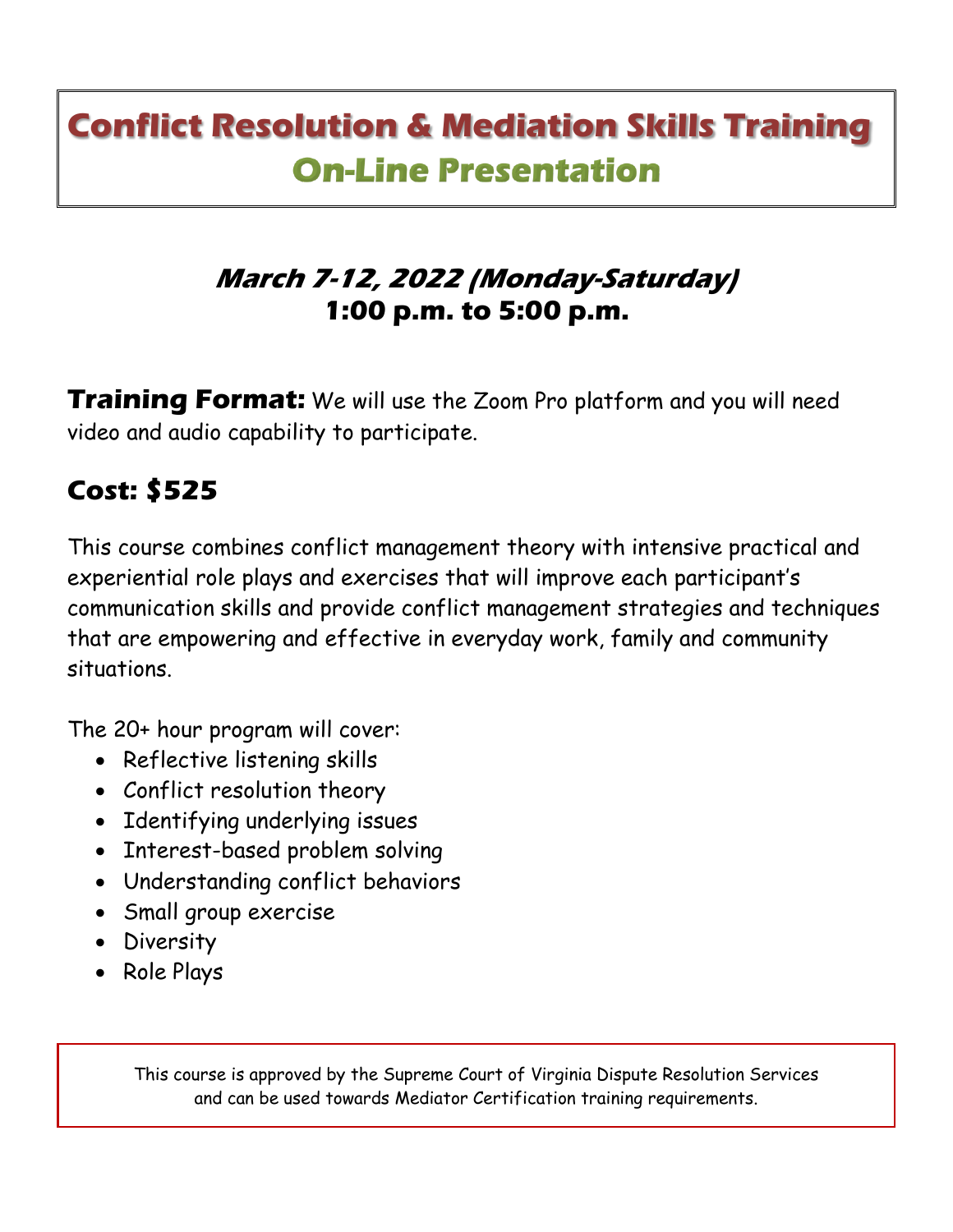## *Registration closes Monday, February 28, 2022 Final payment is due by March 4, 2022*

#### **About the Trainers**

Andrea Palmisano, *Palmisano Mediation Services*, and Karen Richards, *Karen Richards Training & Mediation LLC*, are Virginia Certified Mediators and trainers. Together, they have 40 years of conflict resolution and training experience. Andrea is also a Professor of Psychology at Tidewater Community College and Karen is also a Certified Practitioner of the Myers-Briggs Type Indicator®. Assisting us during this training will be Sara McAllister and Kim Graham of Limitless Possibilities Mediation Services. Both are experienced mediators and trainers.

**Cancellation and Refund Policy**: We may cancel the training for insufficient registration or inclement weather and we will issue all registrants a full refund of any payments made. Cancellation by a participant must be done in writing by Monday, February 28, 2022 in order to receive a full refund. If cancellation is made after February 28, 2022, the participant will receive a refund less the \$100 deposit. Participants who fail to cancel or fail to attend the training ("No-Shows"), will be charged the full amount of the training and will forfeit the deposit and any payments made towards the training.

**Questions?** Contact Karen Richards at (757) 635-4651; visit krtrainmediate.com; or email her at [krtrainmediate@gmail.com](mailto:krtrainmediate@gmail.com)